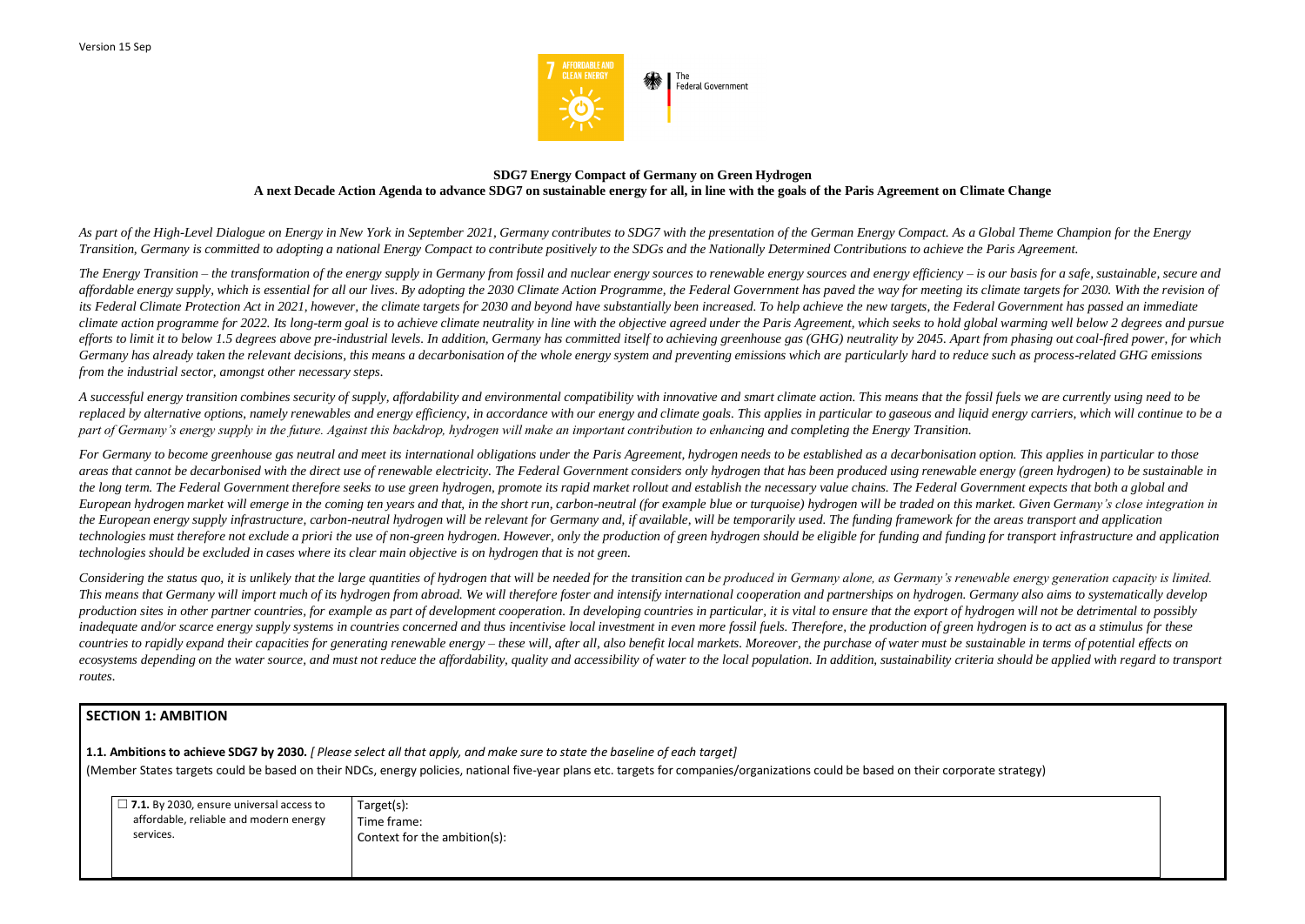| $\Box$ 7.2. By 2030, increase substantially the                                        | Target(s):                                                                                                                                                                                                                                                                                                                                                                                                                            |
|----------------------------------------------------------------------------------------|---------------------------------------------------------------------------------------------------------------------------------------------------------------------------------------------------------------------------------------------------------------------------------------------------------------------------------------------------------------------------------------------------------------------------------------|
| share of renewable energy in the global                                                | • The Federal Government expects that around 90 to 110 TWh of hydrogen will be needed by 2030. In order to cover part of this demand,                                                                                                                                                                                                                                                                                                 |
| energy mix.                                                                            | Germany plans to establish up to 5 GW of generation capacity including the offshore and onshore energy generation facilities needed for                                                                                                                                                                                                                                                                                               |
|                                                                                        | this. This corresponds to 14 TWh of green hydrogen production and will require 20 TWh of renewables-based electricity. Germany plans to                                                                                                                                                                                                                                                                                               |
|                                                                                        | increase the proportion of total electricity consumption covered by renewable energy sources to 65% by 2030 and to achieve an                                                                                                                                                                                                                                                                                                         |
|                                                                                        | overwhelmingly decarbonised power system in the 2030s.                                                                                                                                                                                                                                                                                                                                                                                |
|                                                                                        | These renewable energy targets are subject to changes in light of the amended Federal Climate Change Act.                                                                                                                                                                                                                                                                                                                             |
|                                                                                        | Time frame:                                                                                                                                                                                                                                                                                                                                                                                                                           |
|                                                                                        | $\bullet$ see above / ongoing                                                                                                                                                                                                                                                                                                                                                                                                         |
|                                                                                        | Context for the ambition(s):<br>• Green hydrogen, both as a fuel and a feedstock, will be a key sector coupling technology, allowing Germany to increasingly use renewable                                                                                                                                                                                                                                                            |
|                                                                                        | energy in hard-to-abate sectors where direct electrification is challenging, in particular parts of the industry and transport sector. In order to<br>satisfy the growing domestic demand for green hydrogen, Germany will need to facilitate imports and support the development of a well-<br>functioning international market. To achieve this, Germany initiated the project H2Global. H2Global will support the ramp-up of green |
|                                                                                        | hydrogen (H2) and green PtX products. Under the concept, the gap between the purchasing and sales prices for green H2 and its derivatives                                                                                                                                                                                                                                                                                             |
|                                                                                        | would be temporarily offset in order to incentivise long-term investments in H2-projects. Moreover, Germany will, through its energy<br>partnerships, deepen collaboration on renewable energy and hydrogen and will establish strategic measures through a consistent scientific                                                                                                                                                     |
|                                                                                        | approach, e.g. with the Hydrogen Atlas Africa. This work paves the way for solid investments in a climate-proof and green economy. Beyond                                                                                                                                                                                                                                                                                             |
|                                                                                        | that, Germany will intensify the dialogue with the current exporters of fossil fuels in order to promote stability and ensure a participation of                                                                                                                                                                                                                                                                                      |
|                                                                                        | these countries in scaling up a global hydrogen market.                                                                                                                                                                                                                                                                                                                                                                               |
|                                                                                        |                                                                                                                                                                                                                                                                                                                                                                                                                                       |
| $\Box$ 7.3. By 2030, double the global rate of                                         | Target(s):                                                                                                                                                                                                                                                                                                                                                                                                                            |
| improvement in energy efficiency.                                                      | • Increase the energy efficiency and decarbonisation of buildings, cities and transportation.                                                                                                                                                                                                                                                                                                                                         |
|                                                                                        | Time frame:                                                                                                                                                                                                                                                                                                                                                                                                                           |
|                                                                                        | • now - ongoing                                                                                                                                                                                                                                                                                                                                                                                                                       |
|                                                                                        | Context for the ambition(s):                                                                                                                                                                                                                                                                                                                                                                                                          |
|                                                                                        | • The Federal Ministry of Education and Research promotes targeted research to increase the energy efficiency of various applications, easier<br>integration of renewable energies and optimisation of energy distribution in an energy system, including through intelligent sector coupling.<br>This also acts as a contribution to the implementation of the federal government's building energy efficiency strategy.             |
| $\Box$ 7.a. By 2030, enhance international                                             | Target(s):                                                                                                                                                                                                                                                                                                                                                                                                                            |
| cooperation to facilitate access to clean<br>energy research and technology, including | Establish joint projects and trialling of hydrogen technology in the area of the North Sea and in southern Europe, in the context of the Federal<br>Government's energy partnerships and cooperation with partner countries in German development cooperation.                                                                                                                                                                        |
| renewable energy, energy efficiency and<br>advanced and cleaner fossil-fuel            | Systematically support ambitious partner countries in developing and implementing green hydrogen policies based on renewable energies to                                                                                                                                                                                                                                                                                              |
| technology, and promote investment in                                                  | protect the climate.<br>Facilitate access to clean energy and green hydrogen research and technology along the entire value chain through international hydrogen                                                                                                                                                                                                                                                                      |
| energy infrastructure and clean energy                                                 | $\bullet$<br>cooperation and the long-term networking of the German research landscape.                                                                                                                                                                                                                                                                                                                                               |
| technology.                                                                            | Development and support of a common hydrogen market by establishing common regulations.                                                                                                                                                                                                                                                                                                                                               |
|                                                                                        | Time frame:                                                                                                                                                                                                                                                                                                                                                                                                                           |
|                                                                                        | • now - ongoing                                                                                                                                                                                                                                                                                                                                                                                                                       |
|                                                                                        | Context for the ambition(s):                                                                                                                                                                                                                                                                                                                                                                                                          |
|                                                                                        | Within the framework of German international development cooperation, the Federal Ministry for Economic Cooperation and Development                                                                                                                                                                                                                                                                                                   |
|                                                                                        | supports developing countries and emerging economies through technical as well as financial assistance (TA and FA) in their energy                                                                                                                                                                                                                                                                                                    |
|                                                                                        | transitions and green hydrogen. The TA lays the foundation for the transformation of energy systems based on hydrogen by providing policy                                                                                                                                                                                                                                                                                             |
|                                                                                        | advice on conducive administrative, legislative, political and financial frameworks and building local capacity. FA is provided through a branch                                                                                                                                                                                                                                                                                      |
|                                                                                        | of the German state-owned development bank KfW called "KfW Entwicklungsbank" which supports the energy transition in partner countries                                                                                                                                                                                                                                                                                                |
|                                                                                        | worldwide with preferential loans.                                                                                                                                                                                                                                                                                                                                                                                                    |
|                                                                                        | The establishment of research projects, networks and partnerships between Germany and partner countries along the entire hydrogen value<br>chain is supported by international cooperation projects of the Federal Ministry of Education and Research. In the long term, this will enable                                                                                                                                             |
|                                                                                        | access to knowledge and hydrogen technologies on the one hand and contribute to the advancement of existing technologies on the other.                                                                                                                                                                                                                                                                                                |
|                                                                                        |                                                                                                                                                                                                                                                                                                                                                                                                                                       |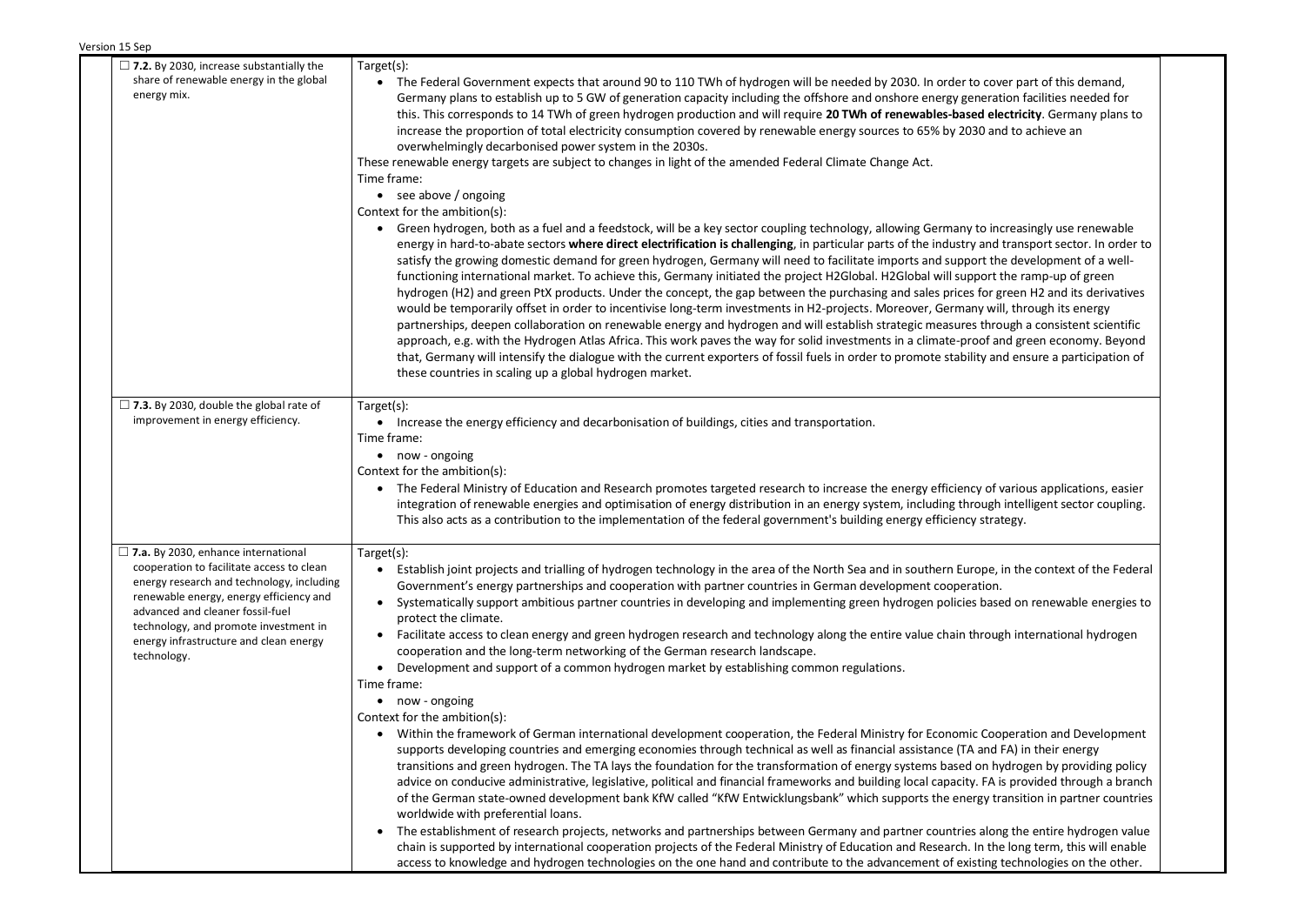|                                                                                                                                                                                                                                                                                                                                                      | Standardisation and certification form the basis for proof of climate friendliness and are fundamental building blocks for tradability and<br>acceptance. Clear regulations, evidence and certifications are required for joint cooperation. Germany therefore supports initiatives to<br>develop a standardisation and certification system on a European and international level. For example, the EU project CertifHy has developed<br>a certification system for green hydrogen with German participation. It is currently in pilot operation.<br>In the framework of the International Climate Initiative (IKI) the Federal Ministry for Environment, Nature Conservation and Nuclear Safety<br>supports the development of sustainable hydrogen/PtX markets as a building block for the energy transition in the transport sector in Africa,<br>Asia and Latin America. Project activities may include policy implementation, policy advisory, capacity building, developing financial<br>instruments and identification of business cases in the respective partner countries and pilot plant demonstrating the PtX value chain and<br>paving the way for technology uptake and capacity development. |
|------------------------------------------------------------------------------------------------------------------------------------------------------------------------------------------------------------------------------------------------------------------------------------------------------------------------------------------------------|--------------------------------------------------------------------------------------------------------------------------------------------------------------------------------------------------------------------------------------------------------------------------------------------------------------------------------------------------------------------------------------------------------------------------------------------------------------------------------------------------------------------------------------------------------------------------------------------------------------------------------------------------------------------------------------------------------------------------------------------------------------------------------------------------------------------------------------------------------------------------------------------------------------------------------------------------------------------------------------------------------------------------------------------------------------------------------------------------------------------------------------------------------------------------------------------------------------|
| $\Box$ 7.b. By 2030, expand infrastructure and<br>upgrade technology for supplying modern<br>and sustainable energy services for all in<br>developing countries, in particular least<br>developed countries, small island<br>developing States, and land-locked<br>developing countries, in accordance with<br>their respective programs of support. | Target(s):<br>In order to be able to import and develop sales markets for hydrogen and its downstream products, the right transport and distribution<br>infrastructure must be in place. Germany has a well-developed gas infrastructure consisting of a tightly knit natural gas network and gas<br>storage units connected to it. This infrastructure will be available for stepwise repurposing for dedicated hydrogen use. In parallel, additional<br>new networks for H2 will have to be created for the transport of hydrogen in the partner countries of the German development cooperation.<br>Time frame:<br>Now - ongoing<br>Context for the ambition(s):<br>Within the framework of German international development cooperation, the Federal Ministry for Economic Cooperation and Development<br>supports developing countries and emerging economies through technical as well as financial assistance (TA and FA) in their energy                                                                                                                                                                                                                                                             |
|                                                                                                                                                                                                                                                                                                                                                      | transitions and green hydrogen. The TA lays the foundation for the transformation of energy systems based on hydrogen by providing policy<br>advice on conducive administrative, legislative, political and financial frameworks and building local capacity. FA is provided through a branch<br>of the German state-owned development bank KfW called "KfW Entwicklungsbank" which supports the energy transition in partner countries<br>worldwide with preferential loans.                                                                                                                                                                                                                                                                                                                                                                                                                                                                                                                                                                                                                                                                                                                                |

- The Federal Climate Change Act (2019, amended in June 2021) codifies the GHG reduction targets into law and specifies (annual) maximum emissions by see (for energy, industry, buildings, transport, agriculture, waste and others). The various federal ministries are obliged to make sure that the annual emissions field are met.
- The conditions for the phase-out of coal are created by the Act on Structural Change in Coal Mining Areas, which inextricably links structural development a
- Carbon pricing of GHG emissions from fuels, where these emissions are not covered by EU emissions trading, is codified by the German Fuel Emission Allowance Trading Act (Allowance Trading Act (Allowance Trading Act (BEH) which was passed in 2019 and is designed to help reach national climate targets, including the long-term target of greenhouse gas neutrality. The National A Emissions took effect as of 1 January 2021.

| blocks for tradability and<br>re supports initiatives to<br>project CertifHy has developed                                                                     |  |
|----------------------------------------------------------------------------------------------------------------------------------------------------------------|--|
| servation and Nuclear Safety<br>the transport sector in Africa,<br>, developing financial<br>ting the PtX value chain and                                      |  |
| ransport and distribution<br>tural gas network and gas<br>gen use. In parallel, additional<br>nan development cooperation.                                     |  |
| Cooperation and Development<br>nd FA) in their energy<br>h hydrogen by providing policy<br>A is provided through a branch<br>y transition in partner countries |  |
| 2045                                                                                                                                                           |  |
|                                                                                                                                                                |  |
| ctor between 2020 and 2030<br>targets for their respective                                                                                                     |  |
| nd coal phase-out.<br>ance Trading Act (BEHG),<br><b>Allowance Trading for Fuel</b>                                                                            |  |

**1.2. Other ambitions in support of SDG7 by 2030 and net-zero emissions by 2050.** *[Please describe below e.g., coal phase out or reforming fossil fuel subsidies etc.]*

Target(s):

- Reducing greenhouse gas emissions by at least 65% by 2030 compared to 1990 levels and further to at least 88% by 2040, and becoming climate neutral by 2045
- Phasing out the use of coal for power generation by 2038 at the latest, with reviews regarding whether a phase out can already be achieved by 2035.
- Phasing out the use of nuclear energy for power generation by 2022.
- Ensuring a socially just transition towards a GHG-neutral economy.

Time frame:

• see above

Context for the ambition(s):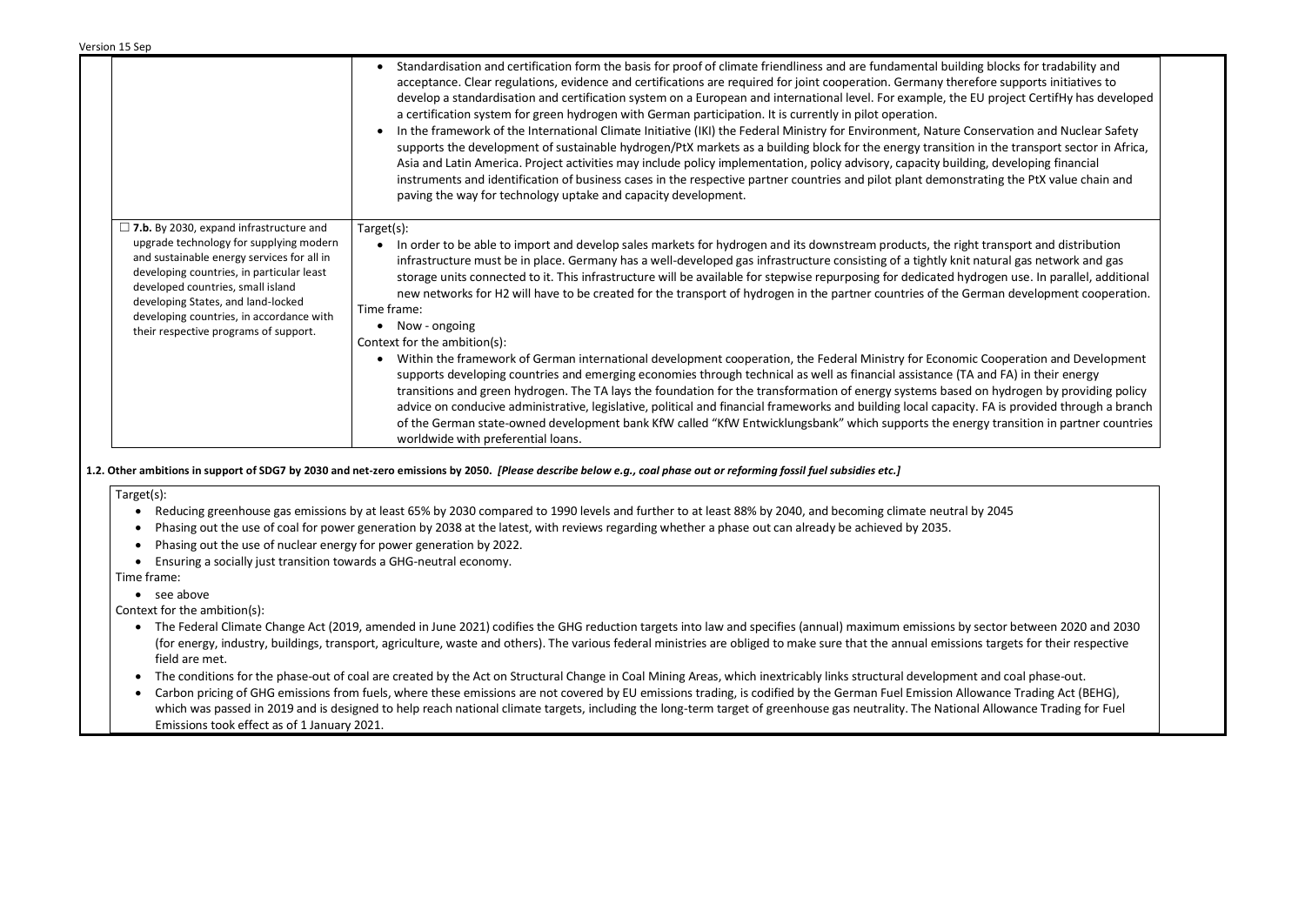# **SECTION 2: ACTIONS TO ACHIEVE THE AMBITION**

2.1. Please add at least one key action for each of the elaborated ambition(s) from section 1. *[Please add rows as needed].*

| 7.a.1: Germany provides approximately EUR 2.5 billion for international development cooperation in the energy sector annually. For the realisation of<br>target 7.a. this funding amount will be maintained or increased, according to the nationally available funds (future financial allocations depend on<br>parliamentary decisions).                                                                                                                                                                             | Now        |
|------------------------------------------------------------------------------------------------------------------------------------------------------------------------------------------------------------------------------------------------------------------------------------------------------------------------------------------------------------------------------------------------------------------------------------------------------------------------------------------------------------------------|------------|
| 7.a.1: Support of partner countries in the production of green hydrogen and green hydrogen-based products (Power-to-X, PtX) for the decarbonisation of<br>hard-to-abate sectors (e.g. chemical, steal and cement industry; aviation and shipping). To this end, Germany will drive forward the construction of PtX<br>production facilities on a near-industrial scale in some partner countries via several funding programmes and via auctions for green hydrogen and its<br>derivatives via the "H2 Global" scheme. | <b>Now</b> |
| 7.b: Support of partner countries in the development of hydrogen and PtX. To this end, Germany will drive forward the construction of PtX infrastructure                                                                                                                                                                                                                                                                                                                                                               | <b>Now</b> |

| Now - 2030 |  |
|------------|--|
| Now - 2030 |  |
|            |  |
| Now - 2030 |  |
|            |  |



facilities on a near-industrial scale in some partner countries via several funding programmes and via auctions for green hydrogen and its derivatives via the "H2 Global" scheme.

# **SECTION 3: OUTCOMES**

3.1*.* Please add at least one measurable and time-based outcome for **each** of the actions from section 2. *[Please add rows as needed].*

Action  $7a1$ .

| Action 7.a.1.: | Now - 2033 (TA and FA)                                                                                                                     |                 |
|----------------|--------------------------------------------------------------------------------------------------------------------------------------------|-----------------|
|                | Construction of a PtX reference plant with around 100 MW electrolysis capacity for the production of green hydrogen in Morocco.            |                 |
|                | Successful auctions commissioning long term contracts to supply green hydrogen derivatives from international hydrogen production sites to |                 |
|                | Germany on a near-industrial scale (ca. 500 MW).                                                                                           |                 |
| Action 7.b:    |                                                                                                                                            | Now - 2033 (TA) |
|                | The necessary regulatory basis for the construction and expansion of hydrogen infrastructure will be prepared.                             |                 |

#### **SECTION 4: REQUIRED RESOURCES AND SUPPORT**

4.1. Please specify required finance and investments for **each** of the actions in section 2.

With its National Hydrogen Strategy, the Federal Government adopted a 'package for the future' which makes available 7 billion euros for speeding up the market rollout of hydrogen technology in Germany and another 2 billion euros for fostering international partnerships. The precise amounts available for each of these programmes depend on the budget estimates made by the responsible ministries.

4.2. [For countries only] In case support is required for the actions in section 2, please select from below and describe the required support and specify for which action.

*[Examples of support for Member States could include: Access to low-cost affordable debt through strategic de-risking instruments, capacity building in data collection; development of integrated energy plans and energy transition pathways; technical assistance, etc.]*

| $\Box$ Financing                    | Description                                                                                                                                                                                                                                                                             |
|-------------------------------------|-----------------------------------------------------------------------------------------------------------------------------------------------------------------------------------------------------------------------------------------------------------------------------------------|
| $\Box$ In-Kind contribution         | Description                                                                                                                                                                                                                                                                             |
| $\Box$ Technical Support            | Description                                                                                                                                                                                                                                                                             |
| $\Box$ Other/Please specify: $\Box$ | Germany welcomes the exchange of experiences with countries worldwide on policies, regulations and supporting measures facilitating gree<br>energy transition. One important forum for this exchange is the annual Berlin Energy Transition Dialogue (BETD) hosted by the Federal Forei |

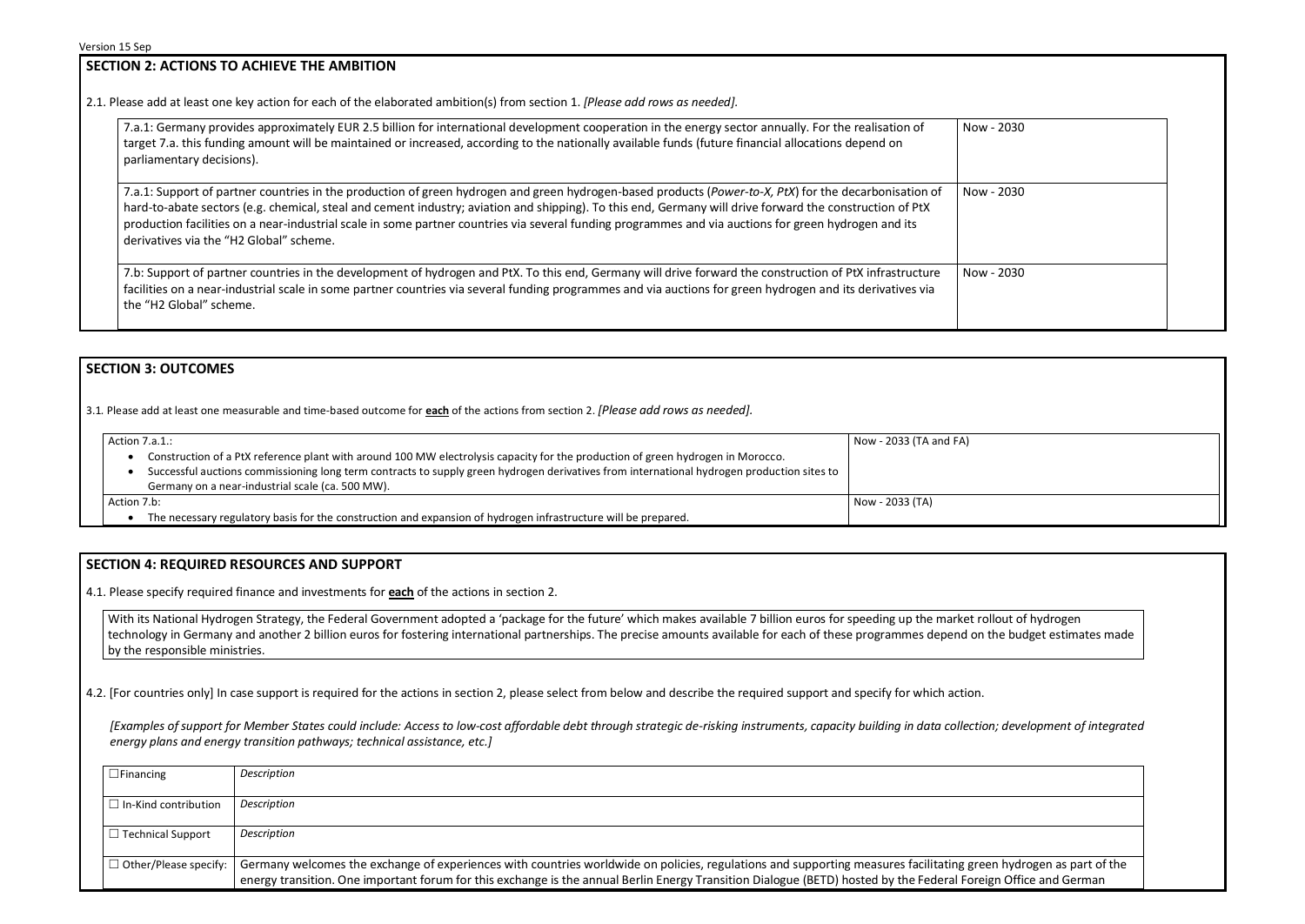| International | Federal Ministry for Economic Affairs and Energy, which brings together decision-makers from governments and the energy sector involved in the energy transition                                                                                                                                                                                                                                                                                                                                                                                                                                                                                                                                                        |
|---------------|-------------------------------------------------------------------------------------------------------------------------------------------------------------------------------------------------------------------------------------------------------------------------------------------------------------------------------------------------------------------------------------------------------------------------------------------------------------------------------------------------------------------------------------------------------------------------------------------------------------------------------------------------------------------------------------------------------------------------|
| Exchange and  | from across the globe.                                                                                                                                                                                                                                                                                                                                                                                                                                                                                                                                                                                                                                                                                                  |
| Partnership   | Furthermore, the Federal Ministry for Economic Affairs and Energy and the Federal Foreign Office are engaged in "energy partnerships" with more than 20 countries in<br>order to further accelerate the global energy transition and to make it economically viable and socially attractive for everyone. These partnerships consist of a high-<br>level intergovernmental dialogue on energy policy, combined with thematic working groups. The trustful and regular dialogue and mutual exchange of experiences<br>taking place in these partnerships are a key pillar of the continued expansion of renewable energy, the dissemination of efficient technologies and the development of<br>global hydrogen markets. |
|               |                                                                                                                                                                                                                                                                                                                                                                                                                                                                                                                                                                                                                                                                                                                         |

### **SECTION 5: IMPACT**

5.1. Countries planned for implementation including number of people potentially impacted.

- National and global level
- The energy transition in Germany is a long-term overall strategy, which embraces all sectors of the economy and is embedded within the overall goal of achieving a GHG-neutral economy by 2045. It aims to restructure the energy supply to make it secure, economic and environmentally compatible. For the energy transition to be successful, security of supply, affordability and environmental compatibility need to be combined with innovative and smart climate action. This means that the fossil fuels we are currently using need to be replaced by alternative options. This applies in particular to gaseous and liquid energy sources, which will continue to be an integral part of Germany's energy supply. Against this backdrop, green hydrogen will play a key role in enhancing and completing the energy transition.

5.3. Alignment with Paris Agreement and net-zero by 2050 - Please describe how each of the actions from section 2 align with the Paris Agreement and national NDCs (if applicable) and support the net-zero emissions by 2050. *[up to 500 words, please upload supporting strategy documents as needed]* 

5.2. Alignment with the 2030 Agenda for Sustainable Development – Please describe how **each** of the actions from section 2 impact advancing the SDGs by 2030. *[up to 500 words, please upload supporting strategy documents as needed]* 

The Agenda 2030 for Sustainable Development as well as the Paris Agreement are guiding frameworks for Germany's international cooperation in the energy sector. Actions in the field of energy are aiming at a climate-neutral coverage of the energy demand while working towards a complete decarbonisation of the energy sector, thus promoting the achievement of SDG 7 (ensure access to affordable, reliable, sustainable and modern energy for all) as well as SDG 13 (take urgent action to combat climate change and its impacts). The positive effects of a demand-driven energy supply are essential for economic and social development and thus go even beyond the climate goals and the SDG 7 target.

See 5.2.

## **SECTION 6: MONITORING AND REPORTING**

6.1. Please describe how you intend to track the progress of the proposed outcomes in section 3. Please also describe if you intend to use other existing reporting frameworks to track progress on the proposed outcomes.

Framework for monitoring progress with regard to German energy transition targets and the National Hydrogen Strategy

The Federal Climate Change Act creates a new legally binding framework for climate protection in Germany and combines emission targets, a monitoring system and immediate remedies in case of noncompliance. If emissions exceed the permissible sector budget (for energy, industry, buildings, transport, agriculture, waste and others), the federal ministry responsible for this sector has to present an immediate action programme to get the emission reductions back on track. An expert council reviews the underlying assumptions to ensure a robust assessment of the anticipated impact. Each year, accurate emission data for the various sectors are collected by the Federal Environment Agency and published in March of the following year. This is to ensure the transparency and continuity of successful monitoring. Furthermore, the Federal Ministry for Economic Affairs and Energy has been appointed as the lead ministry for the monitoring process for the German Energiewende "Energy of the Future". At the heart of the monitoring system is the annual Energy Transition Monitoring Report providing a fact-based overview of the current status of progress regarding the implementation of the energy reforms in Germany. Every three years the Monitoring Report is supplemented by a strategic Progress Report on the Energy Transition with deeper analysis on whether or not Germany is on track to achieve its targets and recommend additional measures to be taken if necessary.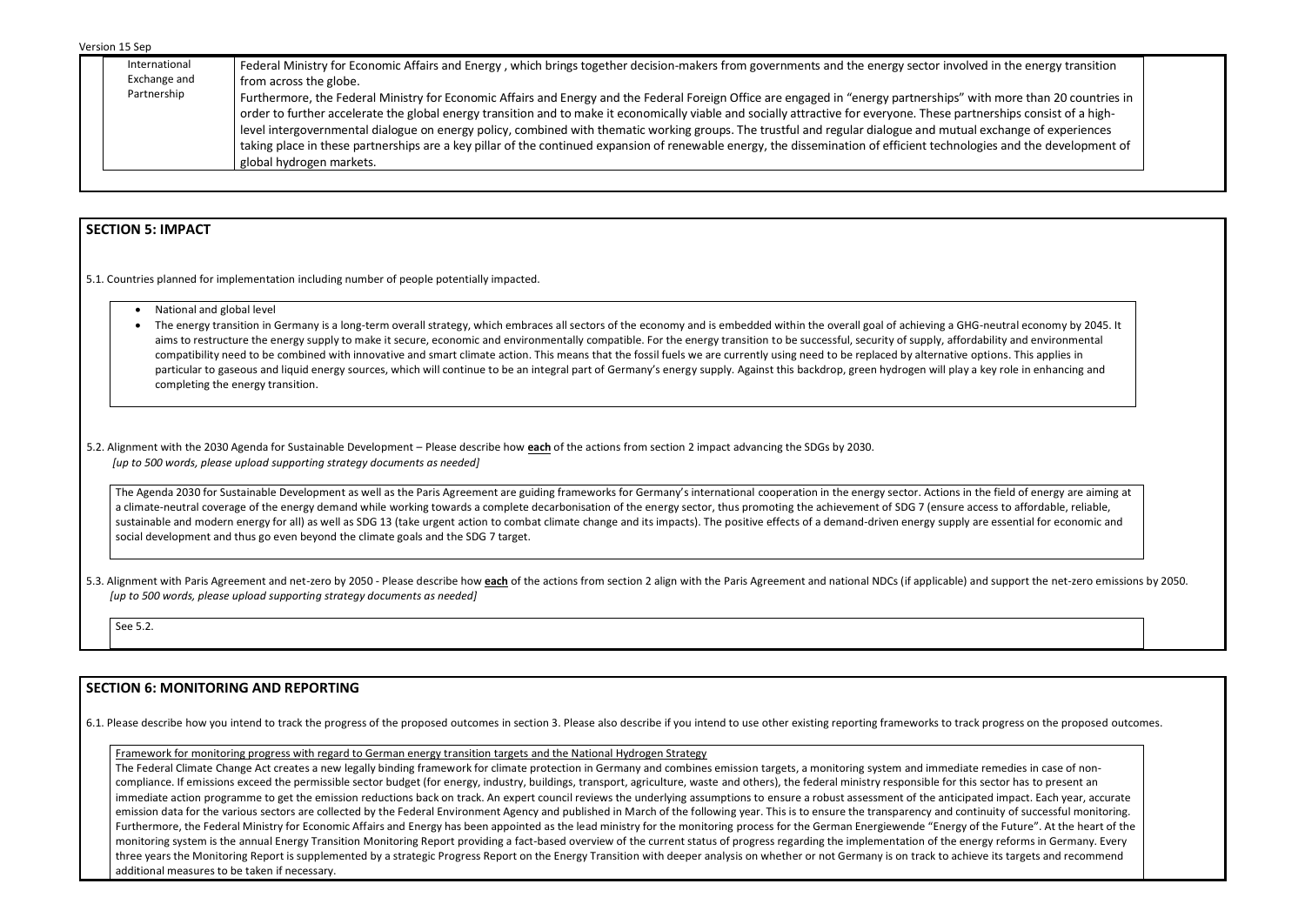#### **SECTION 7: GUIDING PRINCIPLES CHECK LIST**

Please use the checklist below to validate that the proposed Energy Compact is aligned with the guiding principles.

**I. Stepping up ambition and accelerating action** - Increase contribution of and accelerate the implementation of the SDG7 targets in support of the 2030 Agenda for Sustainable Development for Paris Agreement

- I. 1. Does the Energy Compact strengthen and/or add a target, commitment, policy, action related to SDG7 and its linkages to the other SDGs that results in a higher cumulative impact compared to existing frameworks? ☒Yes ☐No
- *I.2. Does the Energy Compact increase the geographical and/or sectoral coverage of SDG7 related efforts?* ☒Yes ☐No
- I.3. Does the Energy Compact consider inclusion of key priority issues towards achieving SDG7 by 2030 and the net-zero emission goal of the Paris Agreement by 2050 as defied by latest global analysis and data including t *outcome of the Technical Working Groups?* ☒Yes ☐No

**II. Alignment with the 2030 agenda on Sustainable Development Goals** – Ensure coherence and alignment with SDG implementation plans and strategies by 2030 as well as national development plans and priorities.

*II.1. Has the Energy Compact considered enabling actions of SDG7 to reach the other sustainable development goals by 2030?* ⊠Yes □No

*II.2. Does the Energy Compact align with national, sectoral, and/or sub-national sustainable development strategies/plans, including SDG implementation plans/roadmaps?* ☒Yes ☐No

*II.3. Has the Energy Compact considered a timeframe in line with the Decade of Action?* ⊠Yes □No

**III. Alignment with Paris Agreement and net-zero by 2050** - Ensure coherence and alignment with the Nationally Determined Contributions, long term net zero emission strategies.

*III.1. Has the Energy Compact considered a timeframe in line with the net-zero goal of the Paris Agreement by 2050?* ⊠Yes □No

*III.2. Has the Energy Compact considered energy-related targets and information in the updated/enhanced NDCs?* ⊠Yes □No

*III.3. Has the Energy Compact considered alignment with reaching the net-zero emissions goal set by many countries by 2050?* ⊠Yes □No

**IV. Leaving no one behind, strengthening inclusion, interlinkages, and synergies** - Enabling the achievement of SDGs and just transition by reflecting interlinkages with other SDGs.

*IV.1. Does the Energy Compact include socio-economic impacts of measures being considered?* ⊠Yes □No

*IV.2. Does the Energy Compact identify steps towards an inclusive, just energy transition?* ⊠Yes □No

*IV.3. Does the Energy Compact consider measures that address the needs of the most vulnerable groups (e.g. those impacted the most by energy transitions, lack of energy access)?* ⊠Yes □No

**V. Feasibility and Robustness -** Commitments and measures are technically sound, feasible, and verifiable based a set of objectives with specific performance indicators, baselines, targets and data sources as needed.

V.1. Is the information included in the Energy Compact based on updated quality data and sectoral assessments, with clear and transparent methodologies related to the proposed measures? ⊠Yes □No

*V.2. Has the Energy Compact considered inclusion of a set of SMART (specific, measurable, achievable, resource-based and time based) objectives?* ⊠Yes □No

V.3. Has the Energy Compact considered issues related to means of implementation to ensure feasibility of measures proposed (e.g. cost and financing strategy, technical assistant needs and partnerships, policy and regulato *gaps, data and technology)?* ⊠Yes □No

#### **SECTION 8: ENERGY COMPACT GENERAL INFORMATION**

8.1. Title/name of the Energy Compact

SDG7 Energy Compact of Germany on Green Hydrogen

8.2. Lead entity name (for joint Energy Compacts please list all parties and include, in parenthesis, its entity type, using entity type from below)

Federal Ministry for Economic Cooperation and Development (BMZ)